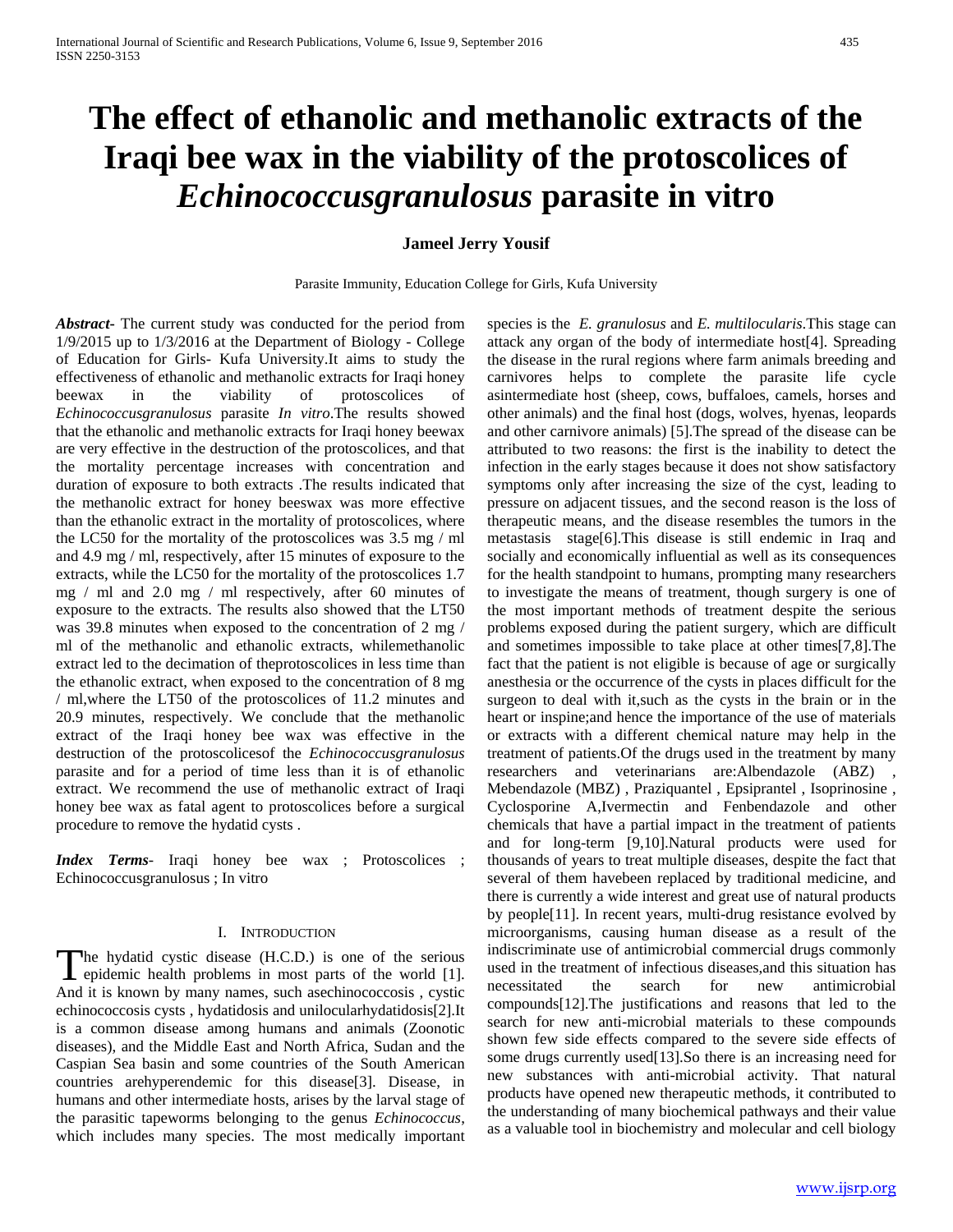[14]. Honeybee products possess great importance for being antibacterial , anti-fungal , anti-viral and anti-parasitic. The most important of these products include natural bee honey,propolis,honey bee pollen and honey bee wax[15]. Beewax is from honey bee products which is secreted by the wax glands of honey bee workers.It is a mixture of esters , fatty acids , alcohols and hydrocarbons as well as unsaturated aromatic materials and dyes[16].Because of the medical importance of honey beewax and the antimicrobial effectiveness ,few studies on this material proposed research which aim to assess the efficiency ofethanolic and methanolicextracts of honey bee wax in the viability of theprotoscolices of the *E. granulosus*parasite*In vitro*.

## II. MATERIALS & METHODS

 The current study was conducted for the period from 1/9/2015 until 1/3/2016 at the Department of Biology - College of Education Girls- University of Kufa, where the bee wax was collected from beekeeping Apiaries, located in groves in Kufa - Najaf province - Iraq and bee wax cut into small pieces.In this study, two types of solvents, namely 99.9% methanol and 96% ethyl alcohol, as the blending 70 ml of each of the solvents with 30 grams of beeswax in flasks 250 ml were used.So, the total volume of 100 ml each were covered and the flasks were left in the laboratory in a dark place for a period of 48 hours with stir the mixture by using a Shaker for exposing the material to alcohol[16]. Extracts werefiltrated by filtration papers (Whatman no.1) for three consecutive times, and then they were dried by rotary evaporator at 40 ° C [17].Dry extracts were preserved in dark containers at 4° C until use[18]. The liver samples of sheep infected with hydatid cysts were collected from the massacre of Najaf province and placed in clean containers and transported to the laboratory of postgraduatestudies in the Department of Biology- College of Education for Girls- University of Kufa. Preparation and counting process of protoscolices was conducted in a period not exceeding two hours, where the sterility of the outside of the cyst by 70% ethyl alcohol and withdrawal of about 75% of the hydatid fluid and placed in a sterile glass container and then removed the germinated layer and placed in a glass dish and washedwith 0.9% sterile normal saline three times.The centrifuge in speed of 3000 rpm for a period of three minutes were used to precipitate the protoscolices in hydatid fluid and wash-germinated layer solution and then neglected the filtrate and suspended the sediment, which contains the protoscolicesby 0.9% sterile normal saline. The preliminary count ofprotoscolices was done by using the transfer method of fixed size by micropipette , where counting the total number of protoscolices in 10 µl of the prtoscolices suspension was achievedbyusing compound microscope under 20X and the number rate for three replicates in counting the total number of protoscolices was adopted.Theviability of theprotoscolices were examined by using 0.01% eosin dye, where equal amounts of protoscolices suspension were mixed with eosin dye, and examined with a microscope under 20X. The manual counter was used for counting 200live and dead protoscolices, where the live protoscolices werecolored withgreenish color, while the dead protoscolices were colored with red[19]. Stock solutions were attended for each extract by dissolving 1 gram of dry extract in

100 ml of 0.9% saline solution and then attended the concentrations of 2,4 and 8 mg / ml for each extract and preserved at 4° C until use in the viability assay . The protoscolices suspension were shakedwell for a regular distribution of protoscolicesin the suspensionand the total number of protoscoliceswas counted in 1 ml of suspension by using the transfer method of fixed size above, and was attended 21 test tubes with a tight lid for extracts and control (three tubes for each treatment), and then transfer 1 ml of protoscolices suspensionwhich contains nearly  $2000 \pm 20$  protoscolices .Thetubes containing protoscolices were treated with 1ml from the concentrations of 2,4, and 8 mg / ml for each extract, and the controltubeswere treated with 0.9%. saline solution. The viability of the protoscolices were calculated by using 0.01% eosin dye and at intervals of 15,30, 45 and 60 minutes after treatment,having been counted 200 live and dead protoscolices, where the live protoscolices were colored with greenish color, while the dead protoscolices were colored with brown and thenthe percentage of mortality was calculated[19].

## III. STATISTICAL ANALYSIS

 The results were analyzed statistically by using the table of analysis of variance( ANOVA table), and the standard deviation (S.D) was calculated and less significant difference (L.S.D) was used in the diagnosis of statistical differences between treatments[20].The method of least squares for value deviation was applied to calculate the lethal concentration for 50(LC50) and lethal time for 50 (LT50)of the protoscolicesand the regression coefficient (r)was calculated for them[21].

## IV. RESULTS & DISCUSSION

 The results of the current study shown in table (1) and (2), indicated that theethanolicand methanolic extractsof the Iraqi honey bee wax have great efficiency in the destruction of the protoscolices, and that the mortality percentage increases steadily with increasing the concentration and duration of exposure to both extracts.There was a significant correlation coefficient at 0.05 between the concentration and the mortality and between the time and the mortality of the protoscolices as in the table (3) and (4)**.**The mortality percentage, when the treatment with 2 mg / ml of the ethanolic and methanolic extractsofhoney bee wax,was  $16.7\pm1.43\%$  and  $20.2\pm2.26\%$ , respectively, after 15 minutes of exposure to extracts, while the concentration8 mg / ml giving mortality percentage96.5±2.91 % and 98.7±1.09% respectively after 60 minutes of exposure to extracts. Statistical analysis showed that there are significant differences between the mortality percentage for the destruction of protoscolicesin treatments and control at the level of probability of 0.05. As the results showed, themethanolic extractof honey beewax was more effective than theethanolic extract in the destruction of the protoscolices, where the LC50 of the protoscolices was 3.5 mg / ml and 4.9 mg / ml, respectively, after 15 minutes of exposure to the extracts, while the LC50 of the protoscolices was 1.7 mg / ml and 2 mg / ml, respectively, after 60 minutes of exposure to the extracts (table 3). The results showed that the LT50 of the protoscolices was 39.8 minutes when exposed to the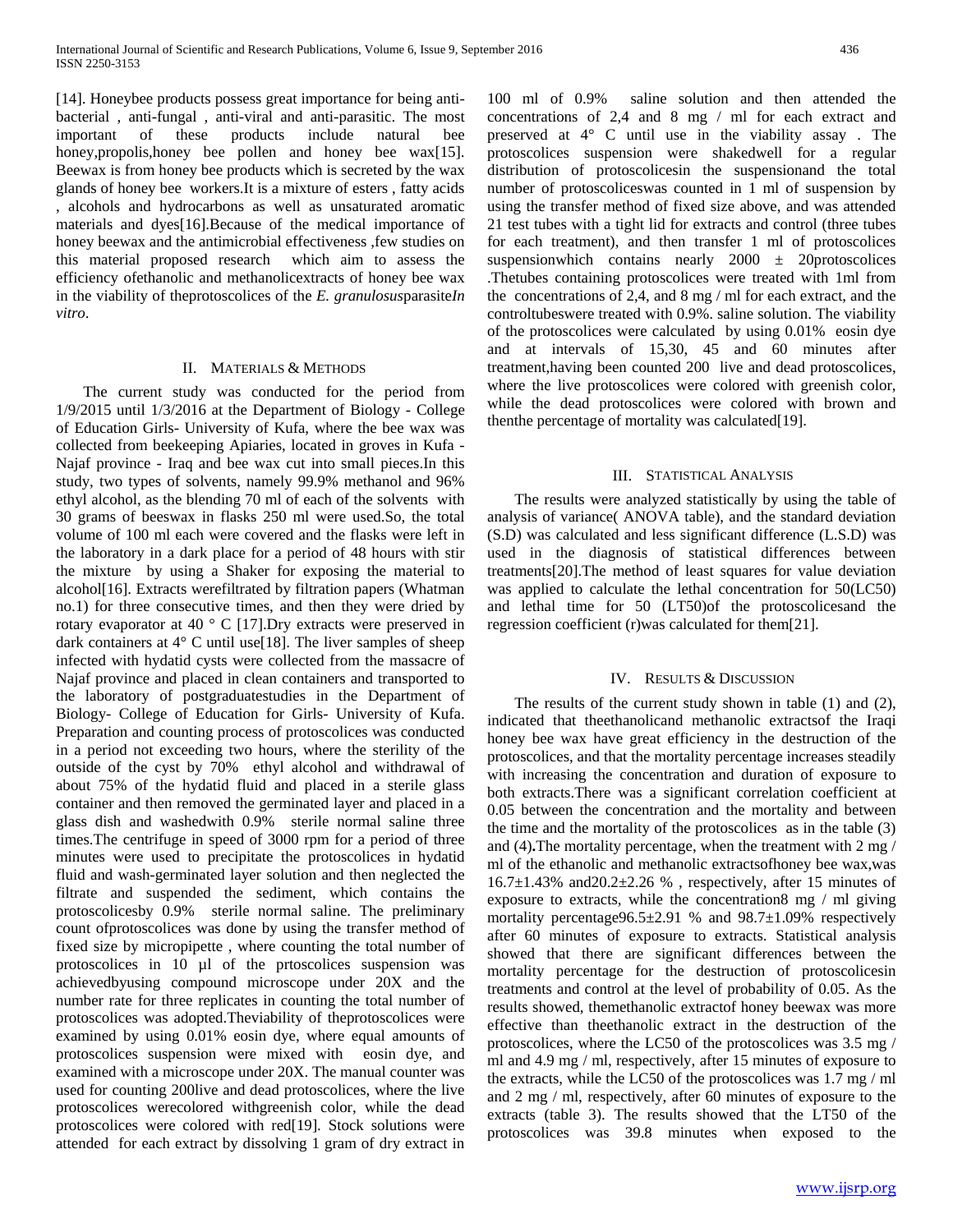concentration of 2 mg / ml of the methanolic and ethanolic extracts, while themethanolic extractled to decimation of protoscolices in less time than theethanolic extracts, when exposed to the concentration of 8 mg / ml, which was the LT50 11.2 minutes and 20.9 minutes, respectively (table 4).

| <b>Concentration</b><br>(mg / ml) | Mortality percentage of the protoscolices in the time periods L.S.D at the<br>$(minute) \pm SD$ |                 |                 |                 | <b>level 0.05</b> |
|-----------------------------------|-------------------------------------------------------------------------------------------------|-----------------|-----------------|-----------------|-------------------|
|                                   | 15                                                                                              | 30              | 45              | 60              |                   |
| <b>Control</b>                    |                                                                                                 |                 |                 |                 |                   |
|                                   | $16.7 \pm 1.43$                                                                                 | $25.6 \pm 3.42$ | $43.4 \pm 0.82$ | $59.2 \pm 2.51$ | 4.6               |
|                                   | $30.8 \pm 2.57$                                                                                 | $41.7 \pm 1.62$ | $58.9 \pm 3.31$ | $80.3 \pm 2.57$ | 5.1               |
|                                   | $46.3 \pm 1.59$                                                                                 | $60.7 \pm 2.22$ | $72.6 \pm 4.11$ | $96.5 \pm 2.91$ | 7.2               |
| L.S.D<br>the 1<br>at              | 6.1                                                                                             | 5.5             | 6.4             | 5.8             |                   |
| level 0.05                        |                                                                                                 |                 |                 |                 |                   |

**Table (1):The effect of ethanolic extract of honey bee wax in the protoscolices of** *Echinococcusgranulosus* **parasite.**

**Table (2):The effect of methanolic extract of honey bee wax in the protoscolices of** *Echinococcusgranulosus* **parasite.**

| <b>Concentration</b><br>(mg / ml) | Mortality percentage of the protoscolices in the time periods L.S.D at the<br>$(minute) \pm SD$ |                 |                 |                 | level 0.05 |
|-----------------------------------|-------------------------------------------------------------------------------------------------|-----------------|-----------------|-----------------|------------|
|                                   | 15                                                                                              | 30              | 45              | 60              |            |
| <b>Control</b>                    | 0                                                                                               |                 |                 |                 |            |
|                                   | $20.2 \pm 2.26$                                                                                 | $33.3 \pm 3.34$ | $48.2 \pm 0.79$ | $68.6 \pm 3.11$ | 4.8        |
|                                   | $45.2 \pm 0.78$                                                                                 | $51.6 \pm 2.66$ | $67.6{\pm}2.02$ | $88.7 \pm 3.45$ | 6.2        |
|                                   | $68.5 \pm 1.59$                                                                                 | $79.3 \pm 2.54$ | $87.8 \pm 1.44$ | $98.7 \pm 1.09$ | 7.9        |
| L.S.D<br>the<br>at                | 5.3                                                                                             | 6.1             | 5.7             | 6.8             |            |
| level 0.05                        |                                                                                                 |                 |                 |                 |            |

**Table (3): LC50 of the protoscolices of the** *Echinococcusgranulosus***parasite.**

| Time (minute) | LC50 of the protoscolices $(mg / ml)$ when exposed to extracts |                                           |                   |                                           |
|---------------|----------------------------------------------------------------|-------------------------------------------|-------------------|-------------------------------------------|
|               | <b>Ethanolic</b>                                               | <b>Correlation</b><br>coefficient $(r^*)$ | <b>Methanolic</b> | <b>Correlation</b><br>coefficient $(r^*)$ |
|               | 4.9                                                            | 0.996                                     | 3.5               | 0.975                                     |
| 30            | 3.8                                                            | 0.998                                     | 2.9               | 0.992                                     |
| 45            | 2.8                                                            | 0.988                                     | 2.3               | 0.985                                     |
| 60            | 2.0                                                            | 0.989                                     | 1.7               | 0.979                                     |

**\*Significant levels at 0.05**

**Table (4): LT50 of the protoscolices of the Echinococcusgranulosus parasite.**

| <b>Concentration</b><br>(mg/ml) | LT50 of the protoscolices (minutes) when exposed to extracts |                                           |                   |                                           |  |
|---------------------------------|--------------------------------------------------------------|-------------------------------------------|-------------------|-------------------------------------------|--|
|                                 | <b>Ethanolic</b>                                             | <b>Correlation</b><br>coefficient $(r^*)$ | <b>Methanolic</b> | <b>Correlation</b><br>coefficient $(r^*)$ |  |
|                                 | 39.8                                                         | 0.994                                     | 39.8              | 0.926                                     |  |
|                                 | 30.2                                                         | 0.977                                     | 22.4              | 0.989                                     |  |
| 8                               | 20.9                                                         | 0.933                                     | 11.2              | 0.850                                     |  |

**\*Significant levels at 0.05**

 The review of literature does not exhibit any study on the effect of honey bee wax extracts in the parasites, but most studies have focused on the effectiveness of anti-microbial to bacterial and fungal. It has been documented that honey bee wax was recommended as antimicrobial treatments in the European and Asian regions over centuries [22]. [23] studied the effect of certain plant-based compounds present in beewax, andthey found that these compounds have antimicrobial effectiveness.Also,[24] summarized the uses of beewax at the present time, including cosmetics and antibacterial properties, where he found that it is effective especially against some bacterial species such as *Bacillus subtilis*,*Proteus vulgaris, Salmonella gallinarum* and *Bacillus alvei*, and it is partially effective against some types of bacteria